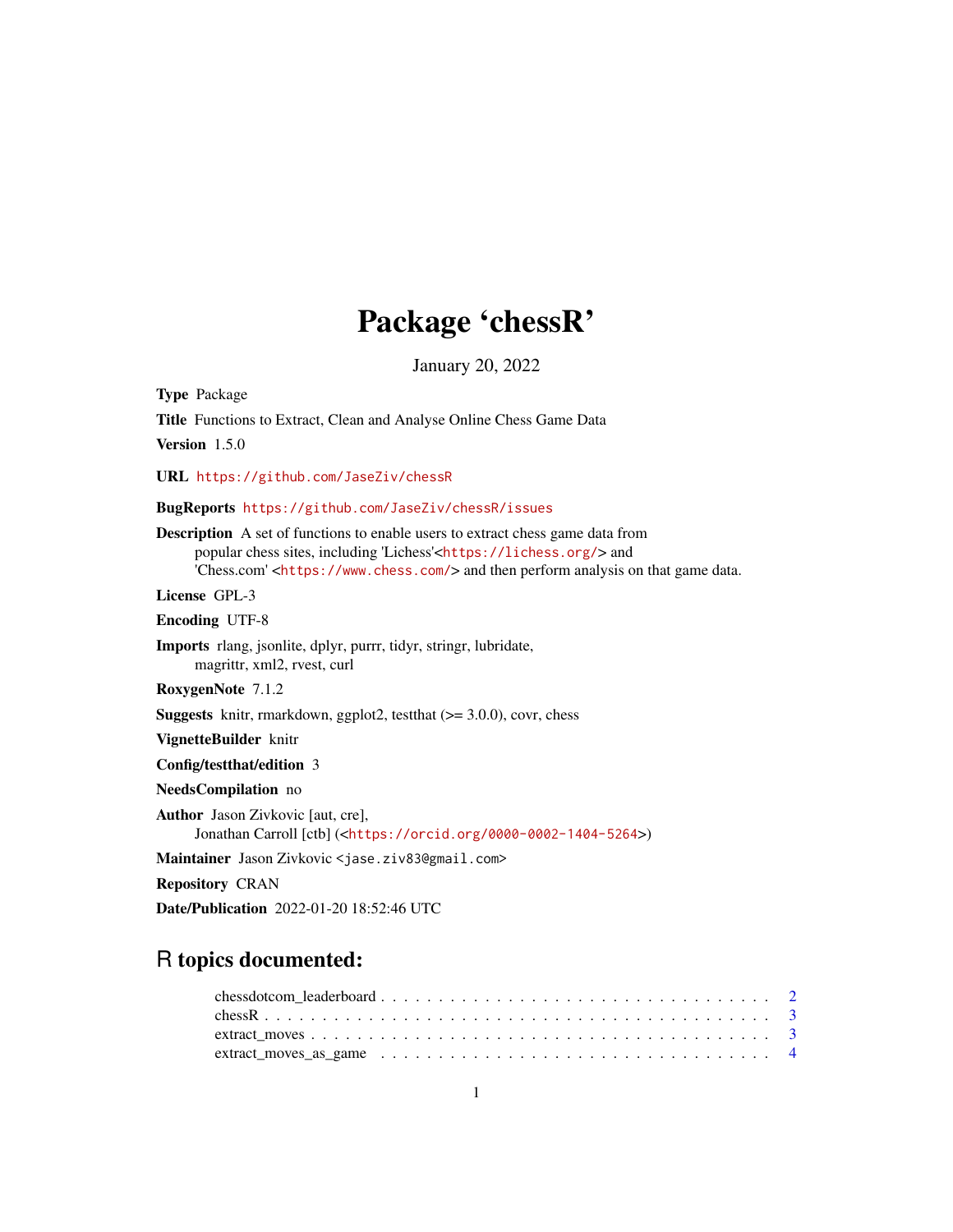<span id="page-1-0"></span>

|       | $get\_game\_ending \dots \dots \dots \dots \dots \dots \dots \dots \dots \dots \dots \dots \dots \dots \dots$            |  |
|-------|--------------------------------------------------------------------------------------------------------------------------|--|
|       |                                                                                                                          |  |
|       |                                                                                                                          |  |
|       | get winner $\dots \dots \dots \dots \dots \dots \dots \dots \dots \dots \dots \dots \dots \dots \dots \dots \dots \dots$ |  |
|       |                                                                                                                          |  |
|       |                                                                                                                          |  |
|       |                                                                                                                          |  |
|       |                                                                                                                          |  |
| Index |                                                                                                                          |  |

chessdotcom\_leaderboard

*Get Top 50 on chess.com Leaderboards*

#### Description

This function takes in one parameter, the game\_type, and returns a data frame of the top 50 players on chess.com.

#### Usage

chessdotcom\_leaderboard(game\_type = "daily")

#### Arguments

game\_type A valid chess.com game type to return the leaderboard for

#### Details

The leaderboard options (games) include:

*"daily"*, *"daily960*", *"live\_rapid"*, *"live\_blitz"*, *"live\_bullet"*, *"live\_bughouse"*, *"live\_blitz960"*, *"live\_threecheck"* , *"live\_crazyhouse"*, *"live\_kingofthehill"*, *"lessons"*, *"tactics"*

#### Value

a dataframe of the chess.com top 50 players based on game\_type selected

#### Examples

```
## Not run:
chessdotcom_leaderboard(game_type = "daily")
```
## End(Not run)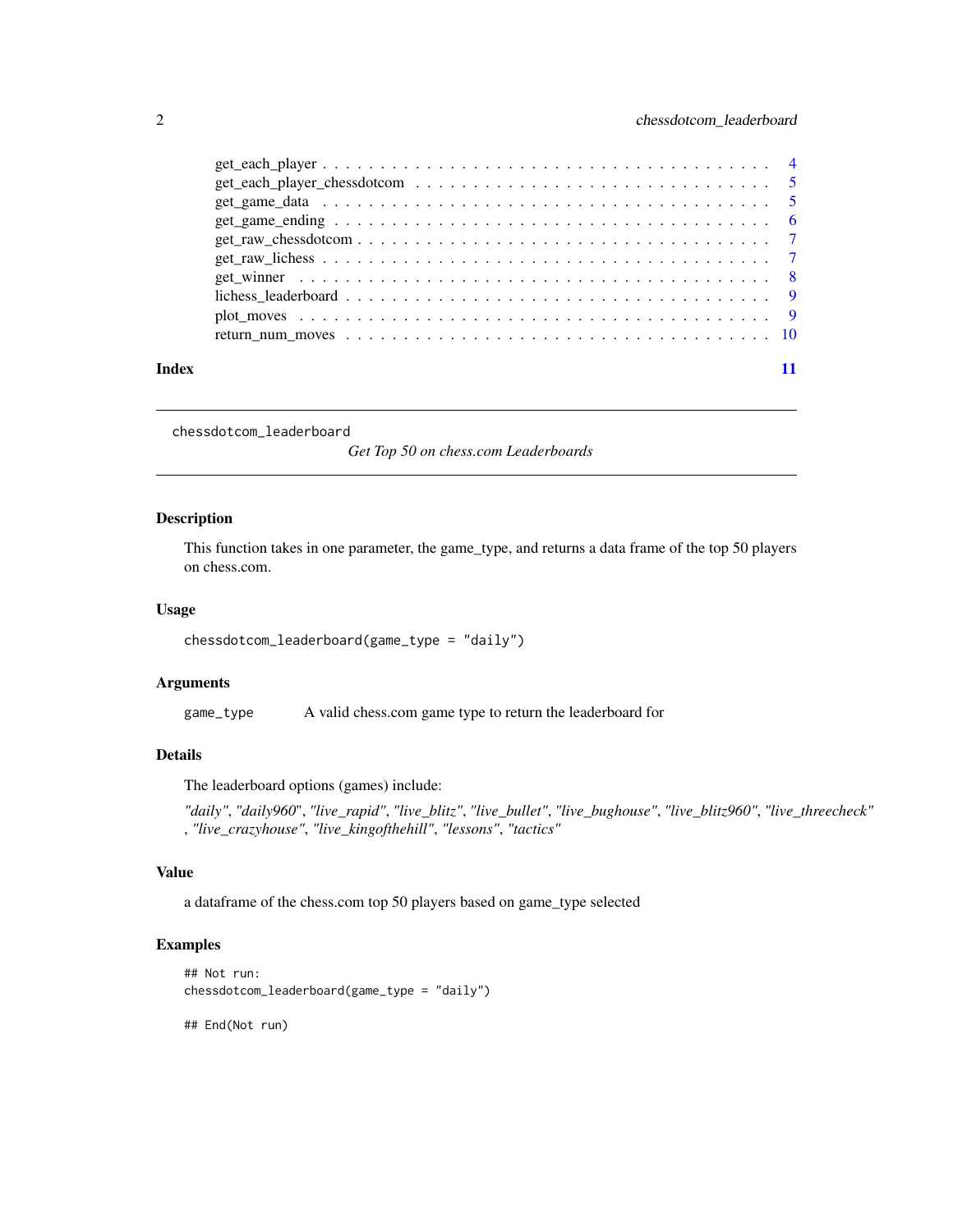<span id="page-2-0"></span>

#### Description

This package is designed to aid in the extraction and analysis of game data from the popular chess.com

#### Author(s)

Maintainer: Jason Zivkovic <jase.ziv83@gmail.com>

Other contributors:

• Jonathan Carroll <rpkg@jcarroll.com.au> [\(ORCID\)](https://orcid.org/0000-0002-1404-5264) [contributor]

#### See Also

Useful links:

- <https://github.com/JaseZiv/chessR>
- Report bugs at <https://github.com/JaseZiv/chessR/issues>

extract\_moves *Extract moves from a game as a data.frame*

#### Description

Extract moves from a game as a data.frame

#### Usage

```
extract_moves(moves_string)
```
#### Arguments

moves\_string string containing moves built by 'chessR' (e.g. from [https://www.chess.](https://www.chess.com/) [com/](https://www.chess.com/))

#### Value

cleaned moves as a data.frame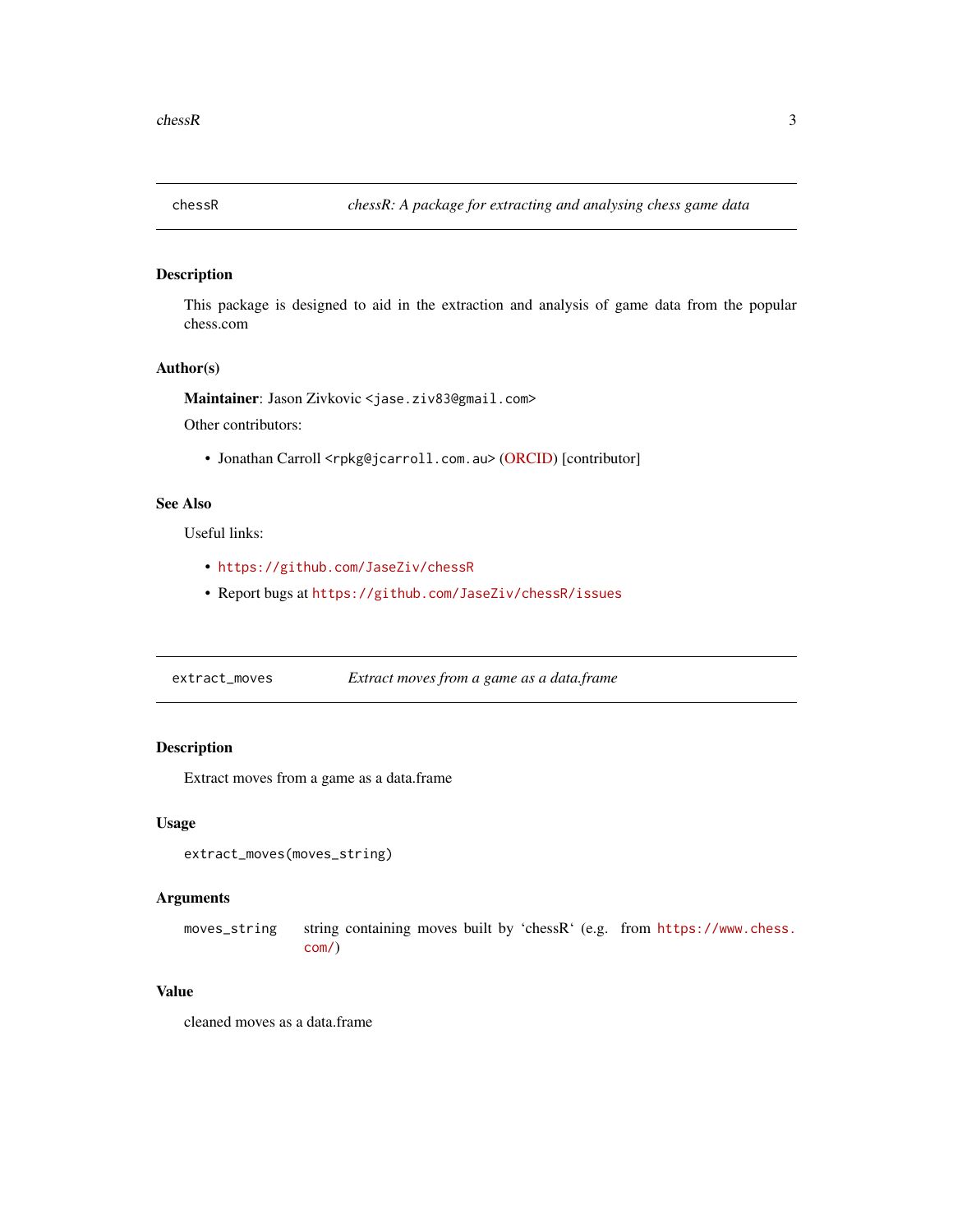<span id="page-3-0"></span>extract\_moves\_as\_game *Extract moves and create 'chess' game*

#### Description

Extract moves and create 'chess' game

#### Usage

extract\_moves\_as\_game(game)

#### Arguments

game a single row of a 'data.frame' provided by 'chessR' containing move information

#### Value

a [chess::game()] game object

get\_each\_player *Extract Single Player's Game Data*

#### Description

get\_each\_player returns a dataframe of all of the games played by one player

#### Usage

```
get_each_player(username)
```
#### Arguments

username A string value of a player's name

#### Details

This function will take in a single player's username and return the data on all the games they have played on chess.com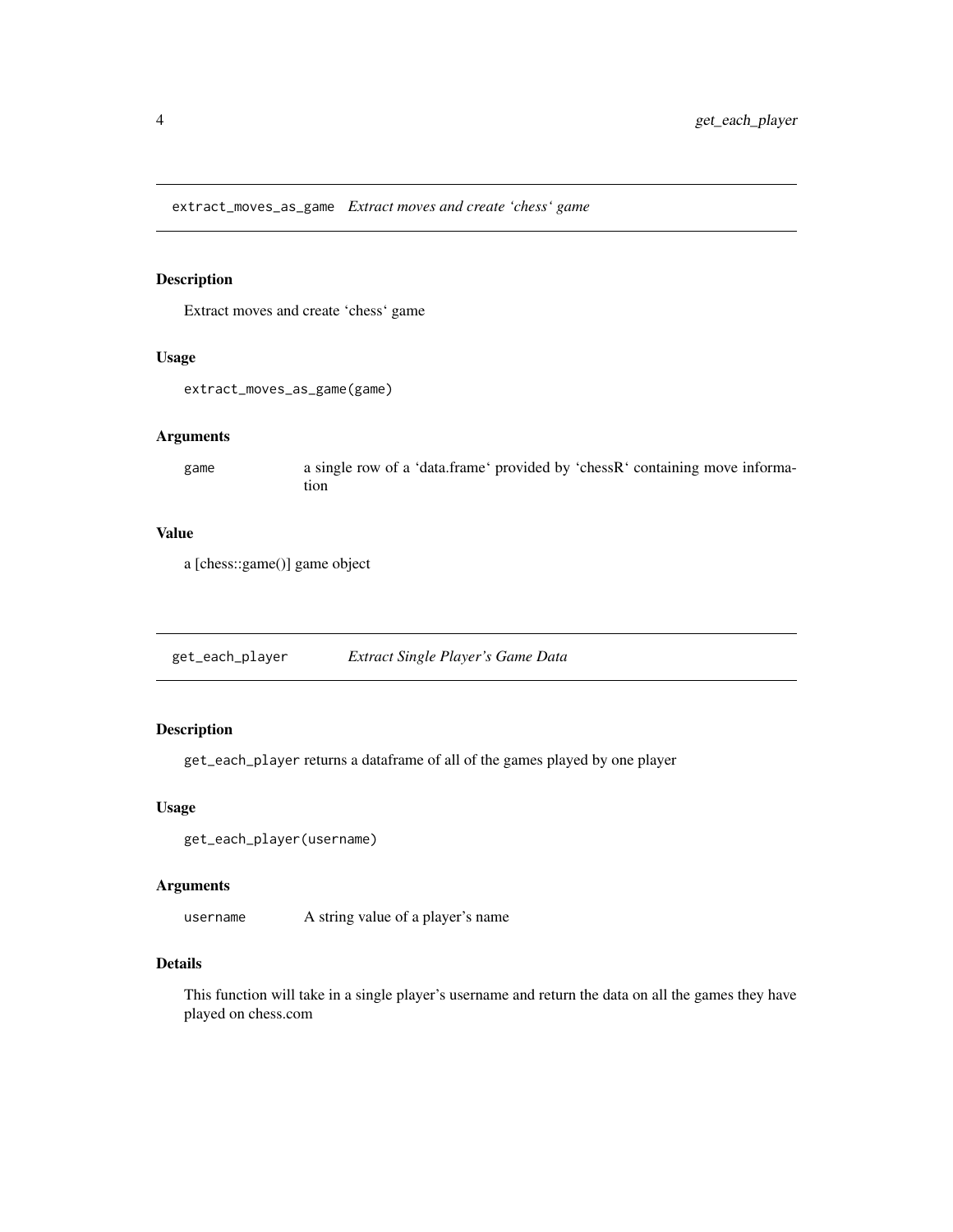<span id="page-4-0"></span>get\_each\_player\_chessdotcom

*Get Single Player Raw chess.com Game Data*

#### Description

This function returns the raw json data for a player's chess.com data as a data frame

#### Usage

get\_each\_player\_chessdotcom(username, year\_month)

#### Arguments

| username   | A valid username from chess.com |
|------------|---------------------------------|
| year_month | An integer of YYYYMM            |

#### Value

a dataframe of chess.com data

get\_game\_data *Extract Chess Game Data*

#### Description

get\_game\_data returns a dataframe of game data for either a single user or a list of usernames

#### Usage

```
get_game_data(usernames)
```
#### Arguments

usernames A character vector of player usernames from chess.com

#### Details

This function will take in a list of player usernames and return a dataframe of game metadata

#### Value

a dataframe of chess.com data plus additional analysis columns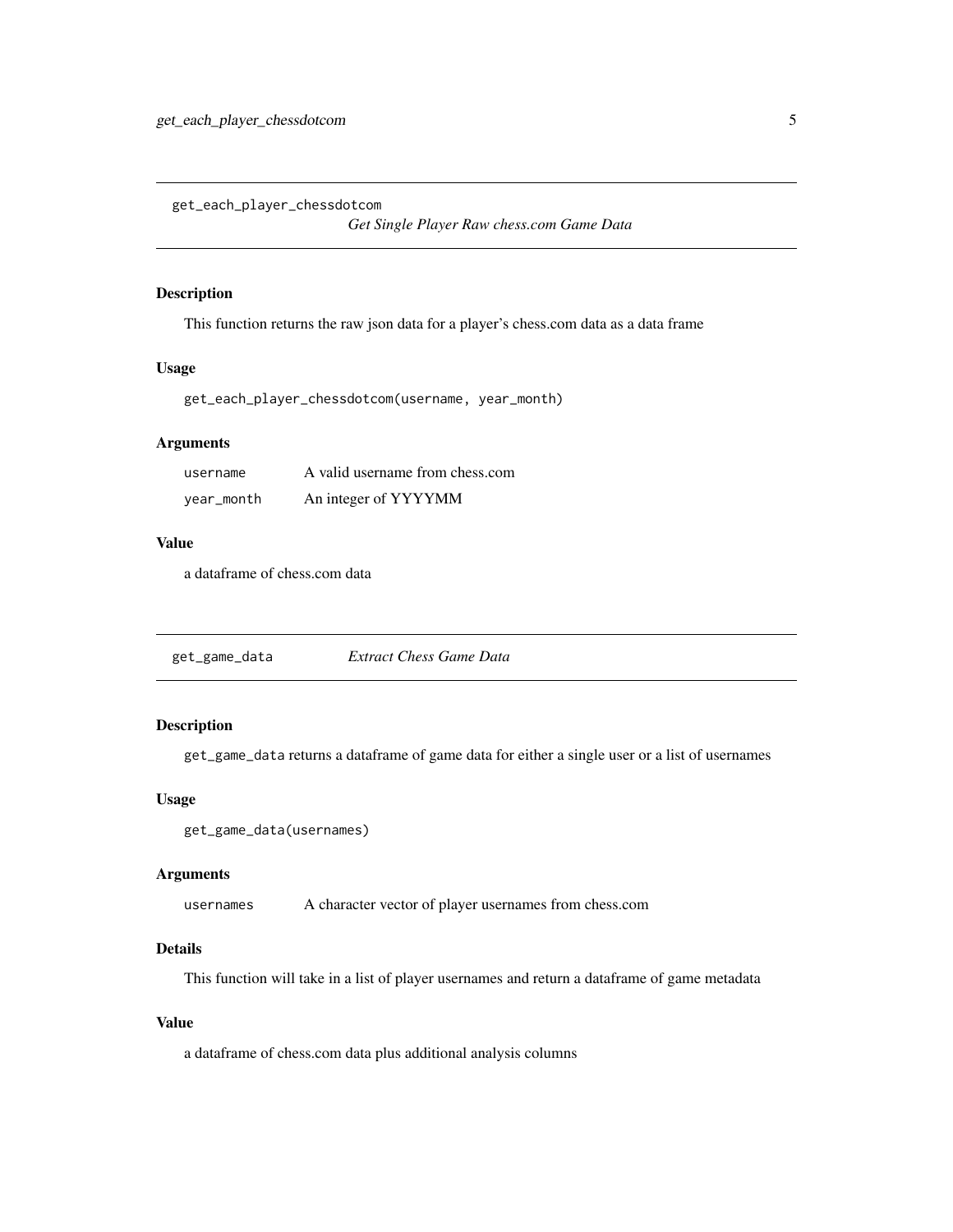#### Examples

```
## Not run:
chess_analysis_single <- get_game_data(usernames = "JaseZiv")
chess_analysis_multiple <- get_game_data(usernames = c("JaseZiv", "Smudgy1"))
## End(Not run)
```
get\_game\_ending *Return the game ending*

#### Description

This function returns a character vector of how the game ended from chess.dom.

#### Usage

get\_game\_ending(termination\_string, white, black)

#### Arguments

| termination_string |                                                                                                    |
|--------------------|----------------------------------------------------------------------------------------------------|
|                    | A character vector in the chess.com extracted data frame called 'Termination'                      |
| white              | A character vector in the chess.com extracted data frame called 'White' for the<br>player on white |
| black              | A character vector in the chess.com extracted data frame called 'Black' for the<br>player on black |

#### Value

A character vector of the game ending for each game

#### Examples

```
## Not run:
get_game_ending(termination_string = df$Termination, df$White, df$Black)
## End(Not run)
```
<span id="page-5-0"></span>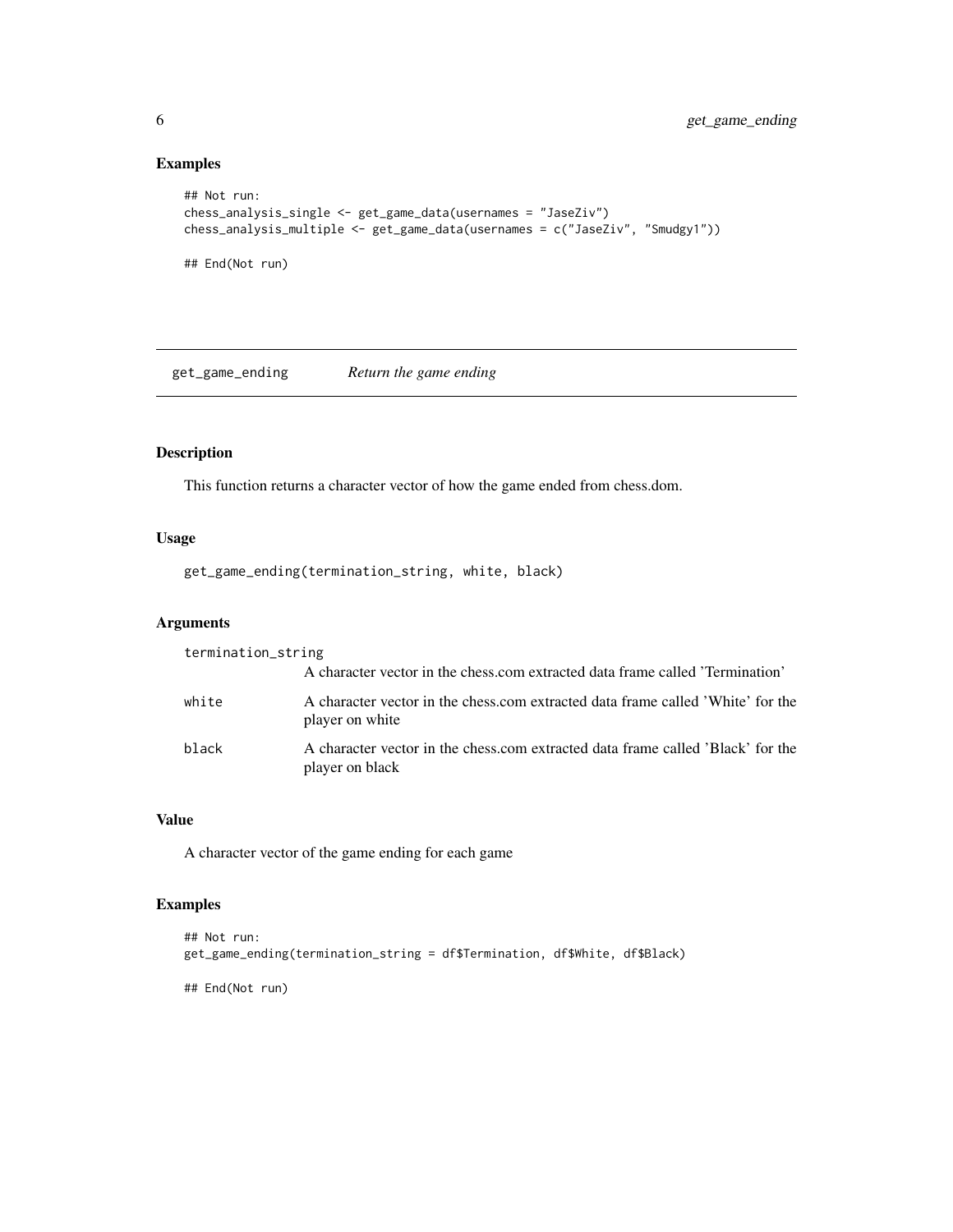```
get_raw_chessdotcom Get Raw chess.com Game Data
```
#### Description

This function returns the raw json data for a player's or list of players' chess.com data as a data frame, for all or select months played

#### Usage

```
get_raw_chessdotcom(usernames, year_month = NA_integer_)
```
#### Arguments

| usernames  | A vector of a valid username or usernames from chess.com |
|------------|----------------------------------------------------------|
| vear_month | An integer of YYYYMM                                     |

#### Value

a dataframe of chessdotcom data

#### Examples

```
## Not run:
get_raw_chessdotcom(usernames = "JaseZiv")
get_raw_chessdotcom(usernames = "JaseZiv", year_month = c(202112:202201))
get_raw_chessdotcom(usernames = c("JaseZiv", "Smudgy1"), year_month = 202201)
```
## End(Not run)

get\_raw\_lichess *Get Raw Lichess Game Data*

#### Description

This function returns the raw json data for a player's or list of players' Lichess data as a data frame

#### Usage

```
get_raw_lichess(player_names)
```
#### Arguments

player\_names A vector of a valid username or usernames from Lichess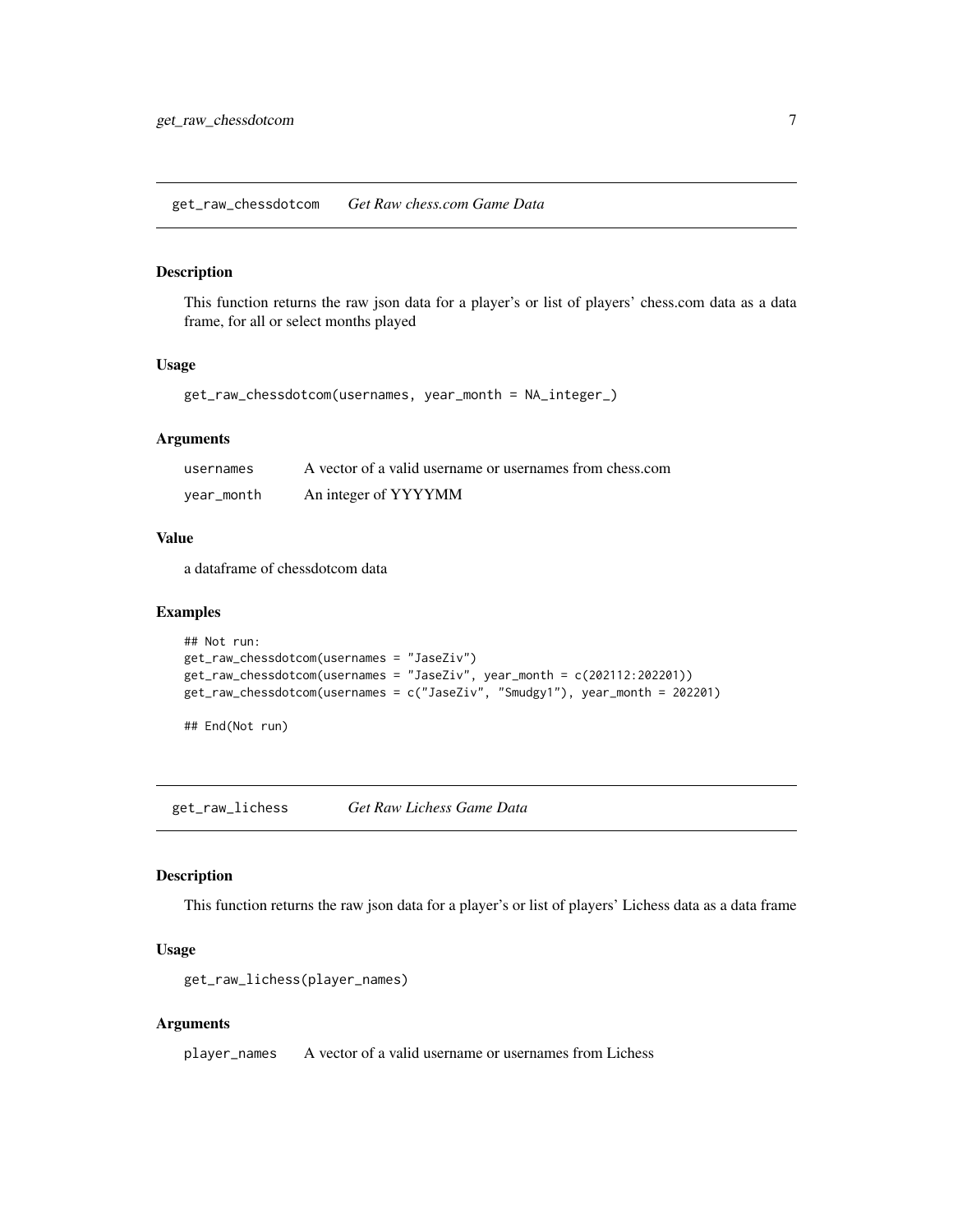#### <span id="page-7-0"></span>Value

a dataframe of lichess data

#### Examples

```
## Not run:
georges_data <- get_games_lichess(player_names = "Georges")
```
## End(Not run)

get\_winner *Return the game winner*

#### Description

This function returns a character vector of the usernames of the game winners

#### Usage

get\_winner(result\_column, white, black)

#### Arguments

|       | result_column A character vector in the extracted data frame called 'Result'             |
|-------|------------------------------------------------------------------------------------------|
| white | A character vector in the extracted data frame called 'White' for the player on<br>white |
| black | A character vector in the extracted data frame called 'Black' for the player on<br>black |

#### Value

A character vector of the game ending for each game

#### Examples

```
## Not run:
get_winner(df$Result, df$White, df$Black)
```
## End(Not run)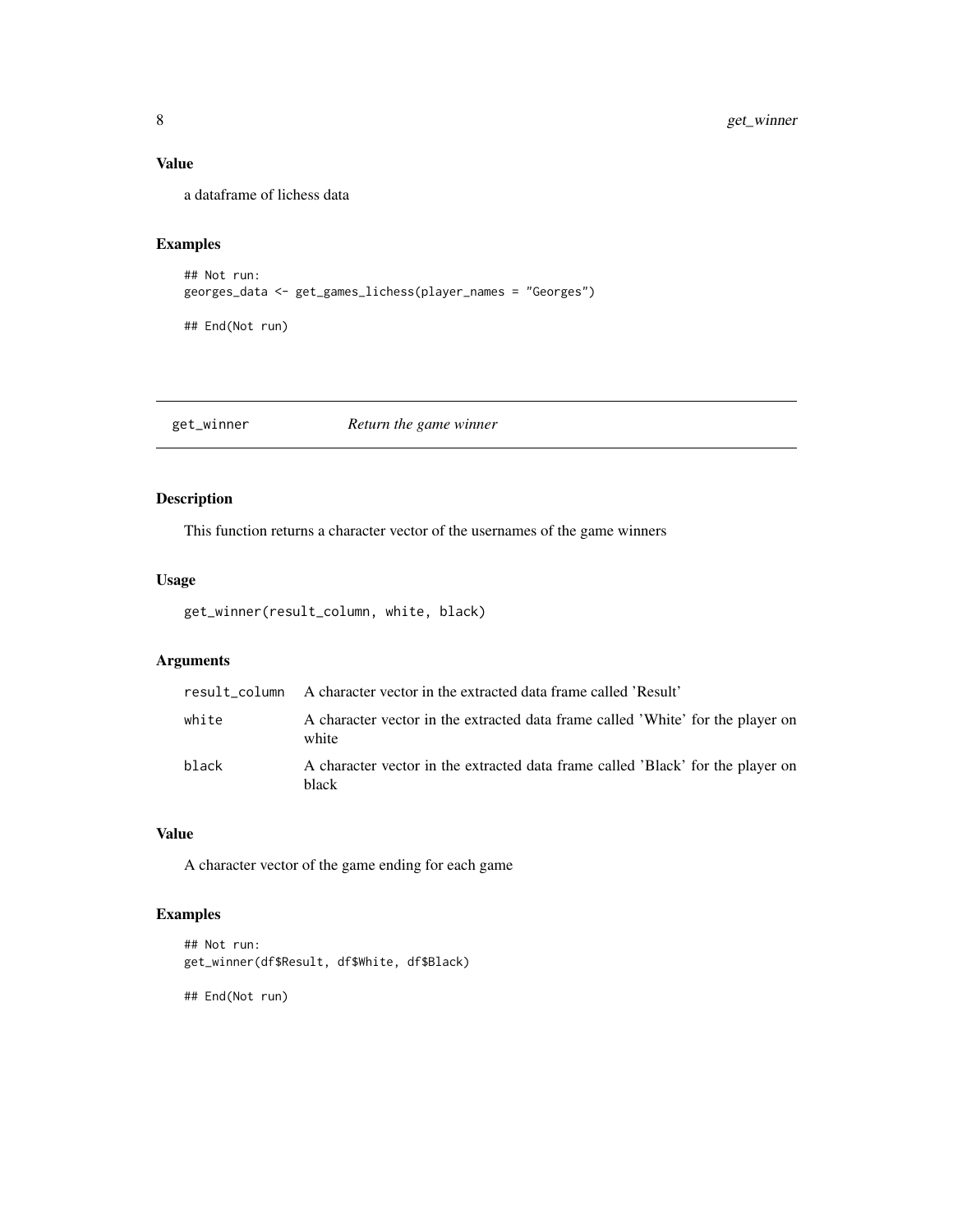<span id="page-8-0"></span>lichess\_leaderboard *Get top players on Lichess leaderboards*

#### Description

This function takes in two parameters; how many players you want returned (max 200) and the speed variant. The result is a data frame for each game type

#### Usage

```
lichess_leaderboard(top_n_players, speed_variant)
```
#### **Arguments**

| top_n_players | The number of players (up to 200) you want returned                       |
|---------------|---------------------------------------------------------------------------|
|               | speed_variant A valid lichess speed variant to return the leaderboard for |

#### Details

The leaderboard speed variant options include:

*"ultraBullet"*, *"bullet*", *"blitz"*, *"rapid"*, *"classical"*, *"chess960"*, *"crazyhouse"*, *"antichess"* , *"atomic"*, *"horde"*, *"kingOfTheHill"*, *"racingKings"*, *"threeCheck"*

#### Value

a dataframe of the lichess top players based on speed\_variant and top\_n\_players selected

#### Examples

```
## Not run:
top10_blitz <- lichess_leaderboard(top_n_players = 10, speed_variant = "blitz")
leaderboards <- purrr::map2_df(top_n_players = 10, c("ultraBullet", "bullet"), lichess_leaderboard)
```
## End(Not run)

plot\_moves *Plot a game*

#### Description

Plot a game

#### Usage

plot\_moves(game, interactive = TRUE)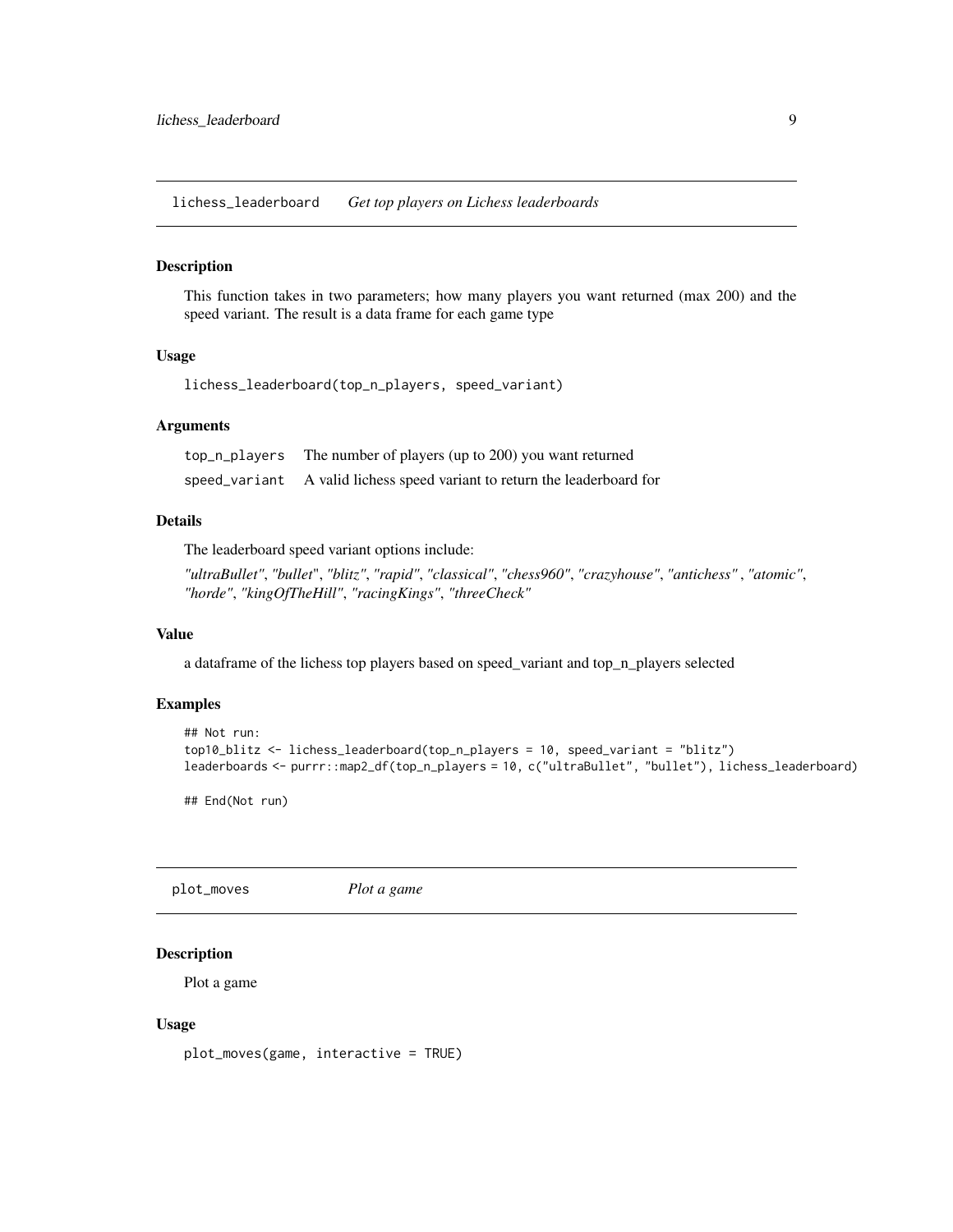#### <span id="page-9-0"></span>Arguments

| game        | a [chess::game()] object, likely with moves identified     |
|-------------|------------------------------------------------------------|
| interactive | wait for 'Enter' after each move? Turn off to use in a gif |

#### Value

'NULL', (invisibly) - called for the side-effect of plotting

#### Examples

```
## Not run:
hikaru <- get_each_player_chessdotcom("hikaru", "202112")
m <- extract_moves_as_game(hikaru[11, ])
plot_moves(m)
## End(Not run)
```
return\_num\_moves *Return the number of moves in a game*

#### Description

This function returns the number of moves played in each game. The function accepts a vector of chess Moves data in PGN notation, usually called 'Moves'

#### Usage

```
return_num_moves(moves_string)
```
#### Arguments

moves\_string A character vector of chess Moves data in PGN notation usually called 'Moves' in extracted data

#### Value

A numeric vector of the number of moves in each game

#### Examples

```
## Not run:
return_num_moves(moves_string = df$Moves)
```
## End(Not run)